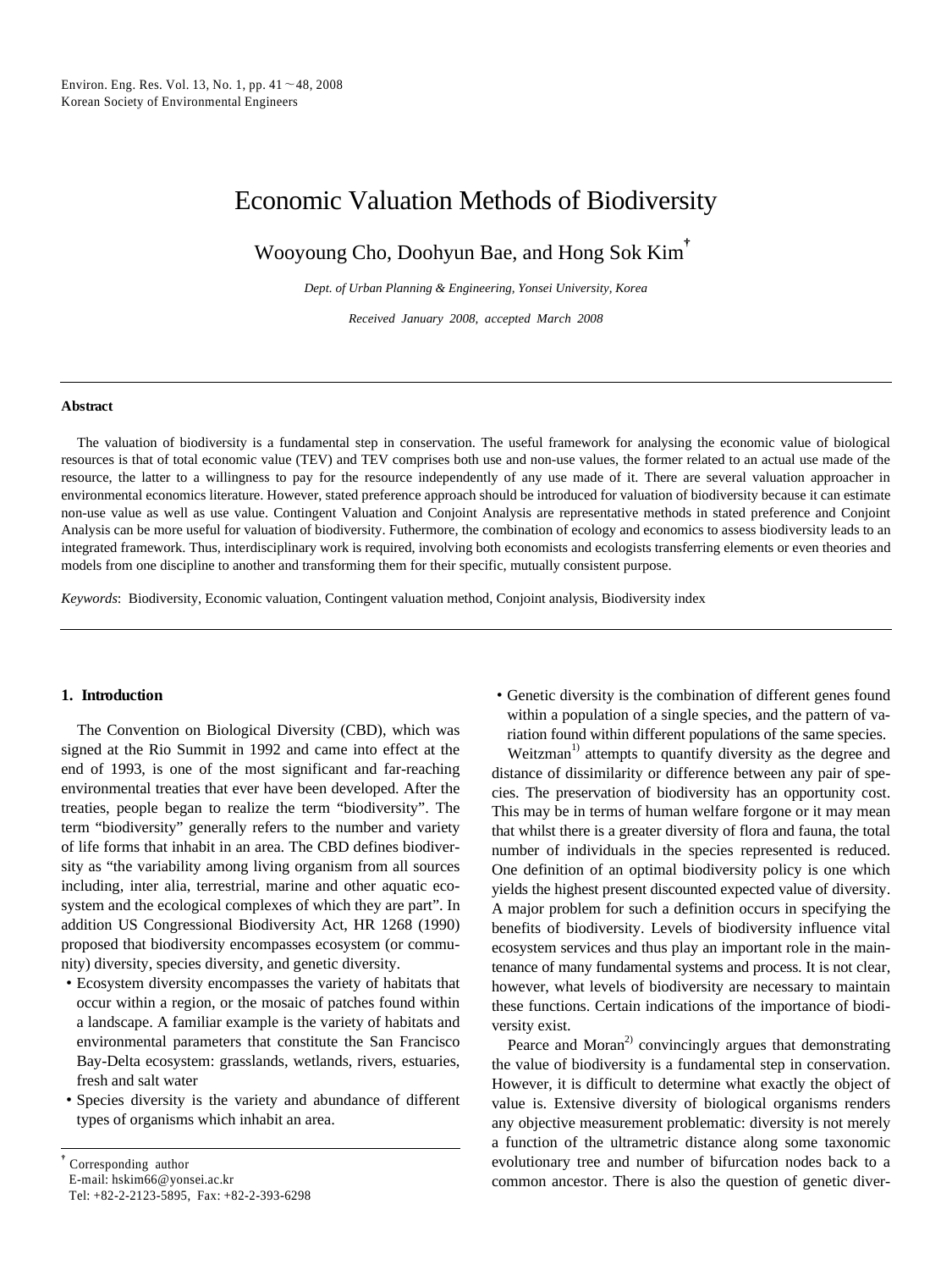sity within species and the interaction and role of species in forming an ecosystem. Even if a measure of biodiversity could be produced which commanded consensus, lay people would have tremendous difficulty in understanding the measure, assessing its consequences for future productive and consumptives uses, and assessing just how much benefit they derived what is a resonable cost for accepting various biodiversity measures, rather than trying to estimate what benefits biodiversity produces.

It is the objective of this study to introduce the quantitative valuation methods that are increasingly applied in general environmental issues and particularly in biodiversity. Although fairly common in the environmental economics literatures, the valuation techniques have remained somewhat peripheral to policy making on major environmental issues. The valuation of biodiversity is an essential step in conservation, because there are increasing pressures on declining biodiversity that it is likely to introduce the incentives in economic value of biodiversity.

## **2. What are the Economic Values of Biodiversity?**

The usual framework for analysing the economic value of biological resources is that of total economic value (TEV). The TEV comprises of use and non-use value. The former related to an actual use made of the resource, and the latter related to a willingness to pay (WTP) for the resource independently of any use made of it (also known as passive use value). Use values may be direct, such as timber, fish, medicinal or edible plants, or indirect, such as the role played by the forest in regulating micro-climate or water flow. Direct use values have private good characteristics that most of them are traded in the markets. However, the market may not reflect the public good features of biological resources that policy should focus on the public

good aspects of these resources.

Classifications of the various economic values of diversity varies. The importance of the use value can be illustrated in the context of mangroves. Bann<sup>3)</sup> lists the potential benefits of a mangrove resources as shown in Table 1 (with slight modification). The table reveals the wide range of functions that can be served by any one ecosystem. In each case, the ecological functions have economic value.

Society must choose the quantity of environmental goods it wishes to conserve or produce other goods and services; and within this set of goods it must also select the desired quantity and quality of different environmental resources. Choices logically imply some form of valuation. A number of methods are available to value environmental goods in economic terms. Table 2 provides these methods and illustrates how they are related. Methods to value the environment can be broadly divided, following Turner et al. $4$ )

## **3. Review of Existing Research**

There are a number of studies for valuation of environmental services or goods. Most studies tried to draw WTP for some environmental services which cannot obtain in real economic values. According to Ahn et al., $^{5)}$  the valuation research on environmental services or goods began early 1980s in Korea. The impact assessment due to changes in environmental quality or policy were main concerns. Until early 1990s, empirical valuation studies were conducted mostly on air quality, water quality and ecosystem using hedonic price method and travel cost method. The subjects of valuation studies were expanded to various areas from mid-1990s as contingent valuation method became widely used. In these days, some studies try to use conjoint analysis for overcoming weak point of contingent valuation

Table 1. Economic value of a mangrove resource - *Source: Bann (1998) (with modification)*

| Use value                                                                                           |                                     |                                                  |                                 |                                    |  |
|-----------------------------------------------------------------------------------------------------|-------------------------------------|--------------------------------------------------|---------------------------------|------------------------------------|--|
| Direct value                                                                                        | Indirect value                      |                                                  | Option value                    | Non-use value                      |  |
| Timber, charcoal                                                                                    | Shoreline, riverbank, stabilisation |                                                  | Future direct & indirect values | Cultural, aesthetic                |  |
| <b>Fisheries</b>                                                                                    |                                     | Ground water recharge/discharge                  |                                 | Spiritual, religious               |  |
| Forest products: food, medicine, wildlife etc.                                                      |                                     | Flood & flow control                             |                                 | Global existence value             |  |
| Agricultural resources                                                                              |                                     | Waste storage $&$ recycling                      |                                 |                                    |  |
| Water supply                                                                                        |                                     | Biodiversity maintenance                         |                                 |                                    |  |
| Water transport                                                                                     |                                     | Provision of migration habitat                   |                                 |                                    |  |
| Genetic resources                                                                                   | Nusery/breeding grounds for fish    |                                                  |                                 |                                    |  |
| Tourism & recreation                                                                                | Nutrient retention                  |                                                  |                                 |                                    |  |
| Human habitat                                                                                       |                                     | Coral reef maintenance & protection              |                                 |                                    |  |
| Information                                                                                         |                                     | Prevention of saline water intrusion             |                                 |                                    |  |
| Table 2. Environmental valuation methods                                                            |                                     |                                                  |                                 |                                    |  |
| <b>REVEALED PREFERENCES</b><br>(indirect approaches)                                                |                                     | <b>STATED PREFERENCES</b><br>(direct approaches) |                                 |                                    |  |
|                                                                                                     |                                     | <b>CONTINGENT VALUATION</b>                      |                                 |                                    |  |
| <b>MARKET</b><br><b>HEDONIC</b><br>TRAVEL COST<br><b>MARKETS</b><br><b>VALUES</b><br><b>METHODS</b> | <b>AVERTIVE</b><br><b>BEHAVIOUR</b> | Open/Closed ended                                | Bidding game<br>Payment Card    | <b>CONJOINT</b><br><b>ANALYSIS</b> |  |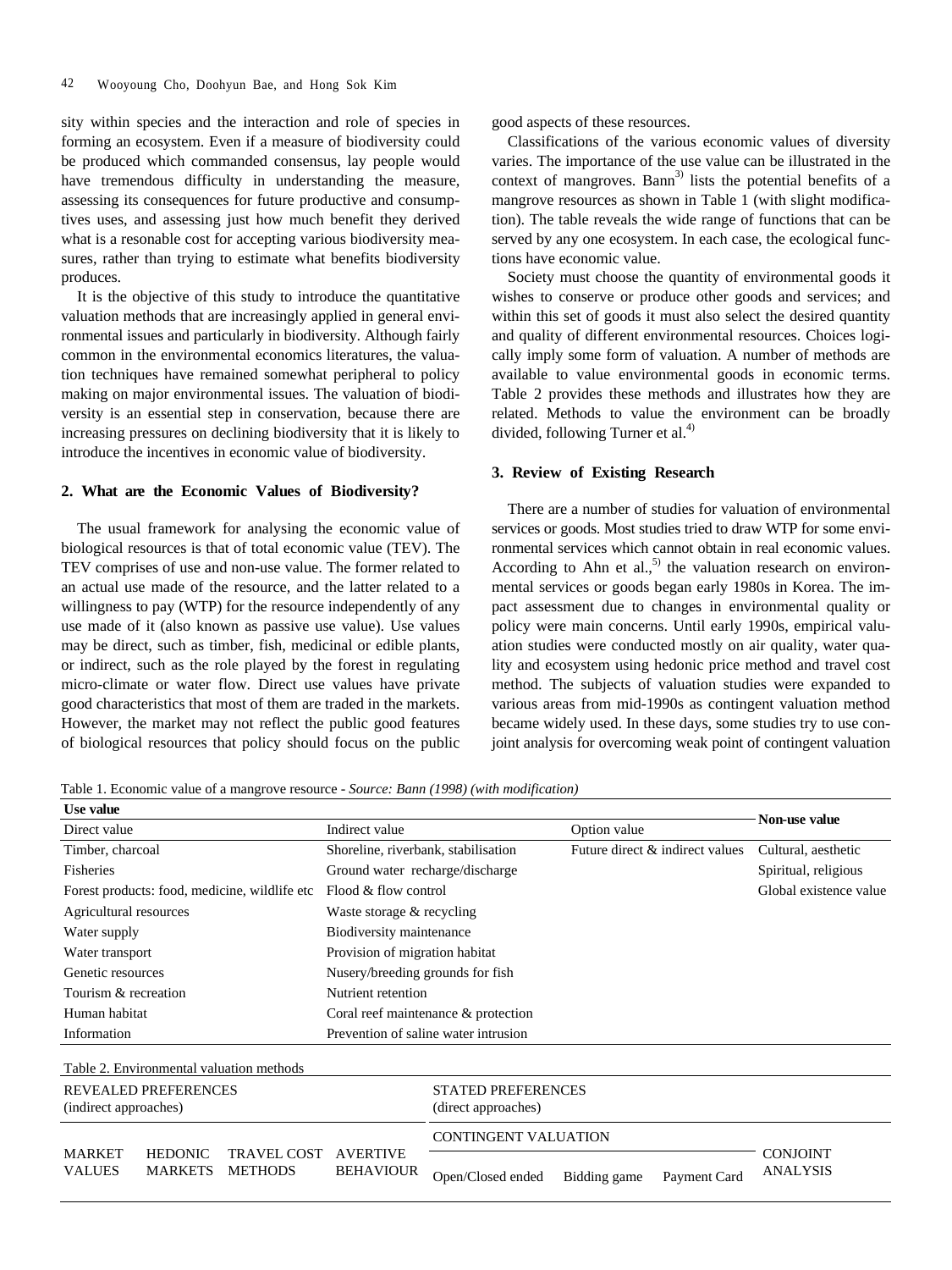In the Table 3 and 4, a few studies used the revealed preference approach on air and water quality valuation. Although the revealed preference approach has its advantages to use existing market prices, it has a limitation to estimate the non-use value. Therefore, the stated preference approach need to be used for valuation of extensive environmental services or goods. A number of studies used stated preference approach for the valuation of ecosystem and the contingent valuation method (CVM) is a representative method. However, the CVM can estimate just one attribute of environmental services or goods. Overcoming the limitation of CVM, conjoint analysis (CA) is recently used to estimate the values of the joint attributes of environmental services and goods. Of course, Stated preference approach is based on survey. Thus, that method require heavy budget and time. For overcoming these weakness, benefit transfer method has been evolved. Ahn et al.<sup>5)</sup> said benefit transfer method means the use of existing information designed for one specific context to address policy questions in another context. Therefore, that method can be an alternative when conducting research is infeasible due to the limited budget and time constrains. In spite of this positive point, there are not many existing research for valuing biodiversity in Korea so we would like to except that method in this paper.

# **4. Stated Preference Theory: CVM and CA**

To understand the methods in the stated preference approach, the theoretical explanation of CVM and CA are provided as follows:

#### *4.1. Contingent Valuation Methods (CVM)*

Table 3. Existing valuation studies on air quality Name Method Result Lim and  $\overline{Jun}^6$ Lim and Jun<sup>6</sup><br>
Hedonic price method 0.03 ppm to 0.02 ppm of O<sub>3</sub>, in housing durability 30 years and discount rate 8%, WTP<br>
17.170 won/household/month & 206.067 won/household/year 17,170 won/household/month & 206,067 won/household/year  $Kim<sup>7</sup>$  $\text{Kim}^{7/7}$  Hedonic price method The price of air quality to be contained in housing price is 2.950 million won and this (1997) is about 1.5% of housing price  $Um^{8)}$ Um<sup>8)</sup> Averting behavior method For reducing ozone, respondents express WTP, monthly 2,098~2,832 won per head and  $7.951 \sim 10.920$  won per household and 7,951~10,920 won per household Yoo et al.<sup>9</sup> Yoo et al.<sup>9)</sup> Contingent valuation method  $(1999)$  Contingent valuation method  $\frac{\text{so2 261,940 won/ton, no2 742,176 won/ton}}{\text{pm 2.923.743 won/ton, co2 2.548 won/ton in}}$ pm 2,923,743 won/ton, co2 2,548 won/ton in Seoul Lee et al. $^{10)}$ Lee et al.<sup>10)</sup> Contingent valuation method log-logistic function is 16,667 won per household and log-normal function is 16,153 won per household in metropolitan area won per household in metropolitan area Choi and  $Shim<sup>11</sup>$ Choi and Shim<sup>11)</sup> Hedonic price method In the discount rate 10%, housing durability 25 years, So2 10% improvement is  $14,400~15,500$  won and O<sub>3</sub> 10% improvement is 13,800~14,900 won in Seoul  $Shin<sup>12</sup>$  $\frac{\text{Shin}^{12}}{\text{Contingent valuation method}}$  Contingent valuation method 4.441 billion won in South Korea 4.441 billion won in South Korea Cho, Chang, & Kim<sup>13)</sup> Conjoint analysis The health effect of air quality is 38,856 won individually and 2.258 billion won in (2006) Conjoint analysis whole metropolitan area whole metropolitan area

| Table 4. Existing valuation studies on water quality |  |  |
|------------------------------------------------------|--|--|
|------------------------------------------------------|--|--|

| Name                                     | Method                      | Result                                                                                                                                                     |
|------------------------------------------|-----------------------------|------------------------------------------------------------------------------------------------------------------------------------------------------------|
| Kwhak <sup>14)</sup><br>(1993)           | Contingent valuation method | WTP for water rate in Seoul is 2,560 won/month/ household and 934,430<br>won/year/household                                                                |
| Kim and $Kim15$<br>(1994)                | Averting behavior method    | When improve water service (trihalomethne 50% reduction), WTP is 2,003 won<br>/person in Seoul                                                             |
| Lee and $Kwak^{16}$<br>(1996)            | Contingent valuation method | The improvement of water quality in big 4 rivers values 5,960 won/person                                                                                   |
| Jung et al. <sup>17)</sup><br>(1997)     | Contingent valuation method | The improvement of water service in Dae-gu have a monetary benefit and this benefit<br>is correlated by education and income level.                        |
| Shin <sup>18</sup><br>(1997)             | Contingent valuation method | The total benefit of Han river's water quality improvement values 2.834 billion won.                                                                       |
| Kim, Cho & Kwak <sup>19)</sup><br>(2001) | Contingent valuation method | The value of Paldangho's water quality improvement is 1.292 billion won of 595<br>persons in metropolitan area                                             |
| $Um^{20}$<br>(2001)                      | Contingent valuation method | The benefit of Mangyung river's water quality improvement (level which can swim in<br>river) is $5,212$ won/person                                         |
| Cho & Shin <sup>21)</sup><br>(2005)      | Conjoint analysis           | The suggestion of leisure, indicator species, price.<br>2.075 billion won/year in Seoul                                                                    |
| Kim & $Yoo^{22}$<br>(2005)               | Conjoint analysis           | The suggestion of biodiversity, displeasure elimination.<br>The total benefit of Paldang reservoir is $1.8 \sim 2.6$ billion won/year in metropolitan area |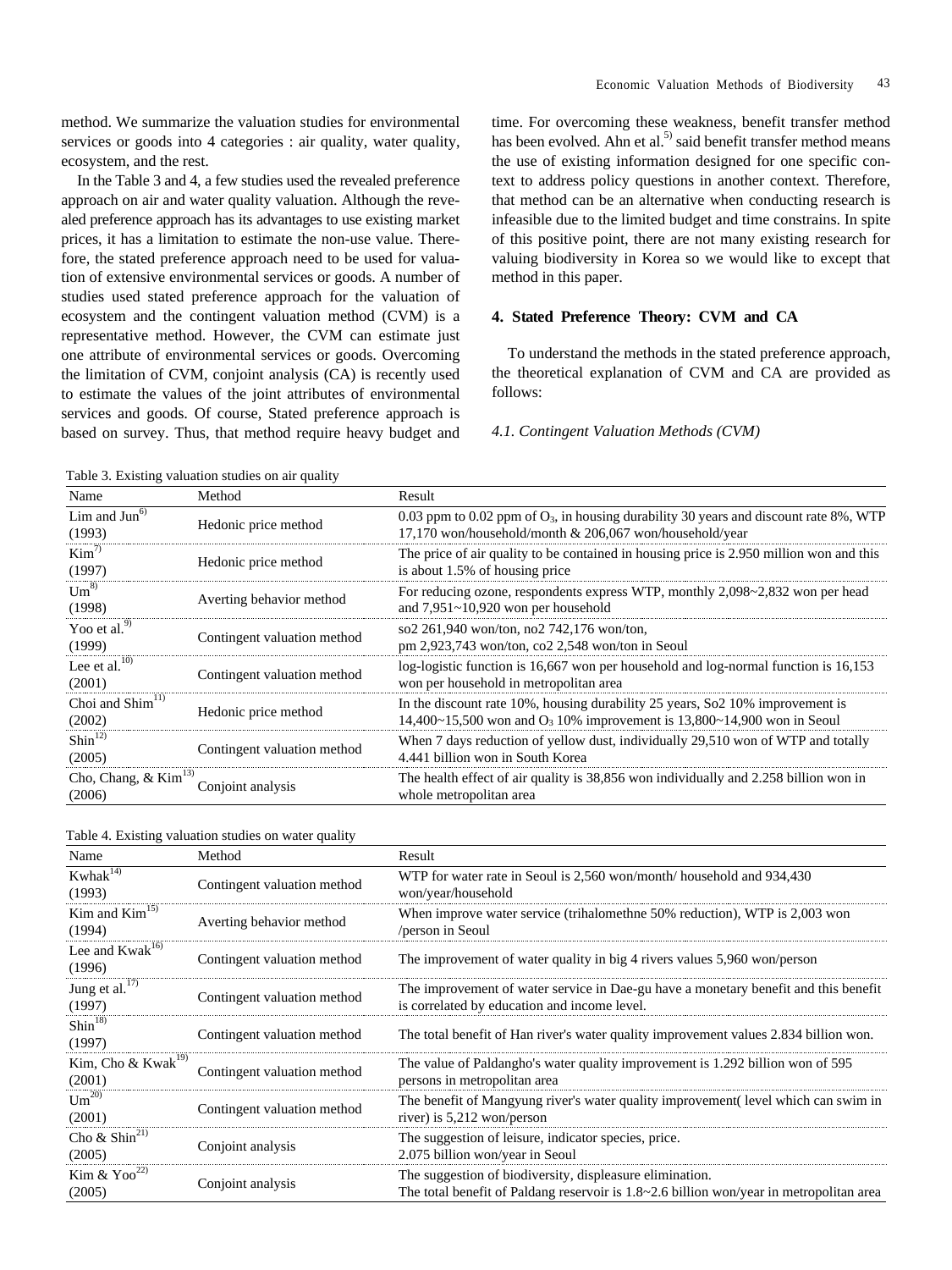| Name                                     | Method                      | Result                                                                                                   |
|------------------------------------------|-----------------------------|----------------------------------------------------------------------------------------------------------|
| $\overline{\text{Hong}}^{23}$<br>(1998)  | Contingent valuation method | Youido park's benefit is 384 hundred million won in Seoul                                                |
| Han & $Choi24$<br>(1998)                 | Contingent valuation method | Manchurian black bear (endangered species) values 13,594 won/person of Mt. jiri's<br>climber 358 persons |
| $Yoo^{25}$<br>(1998)                     | Contingent valuation method | Wet land in ganghwa island's value is $87 - 209$ hundred million won in Incheon                          |
| Jung <sup>26</sup><br>(1999)             | Contingent valuation method | "Mountain in front park" values 63~445 hundred million won/year                                          |
| Lee & Shin <sup>27)</sup><br>(2000)      | Contingent valuation method | Greenbelt in metropolitan area values 3.083 billion won/year in Seoul                                    |
| Lee $&$ Lee <sup>28)</sup><br>(1999)     | Travel cost method          | Mt. Palgong values 4.2 billion won to climbers                                                           |
| $Kwon^{29)}$<br>(2000)                   | Conjoint analysis           | Mt. Gwanggyo values 198 hundred million won                                                              |
| $Lee^{30}$<br>(2002)                     | Hedonic price method        | Fishing site in Daegu and Gyungbuk values $2,950-5,550$ won to residents                                 |
| Kwon et al. <sup>31)</sup><br>(2006)     | Contingent valuation method | Dam reservoirs in Korea values 877 hundred million won                                                   |
| Shin & $Min^{32}$<br>(2005)              | Contingent valuation method | First-grade area in ecological natural status of 100,000 pyongs value 1.707 billion won                  |
| Lim, Yoo & Kwak <sup>33)</sup><br>(2006) | Contingent valuation method | Seoul forest provisions values 16.8~19.2 billion won to citizens in Seoul                                |
| Kwon <sup>34)</sup><br>(2006)            | Conjoint analysis           | Dam lakes value 50,956 won/person to visitors                                                            |

Table 5. Existing valuation studies on ecosystem

|  | Table 6. Existing valuation studies of the rest |  |  |
|--|-------------------------------------------------|--|--|
|  |                                                 |  |  |

| Name                                   | Method                      | Result                                                                                                                                              |
|----------------------------------------|-----------------------------|-----------------------------------------------------------------------------------------------------------------------------------------------------|
| $\overline{\text{Kim}^{35}}$<br>(1995) | Hedonic price method        | For generating waste without limitation values 5,300~6,300 won/household/month                                                                      |
| Kim & $Cho^{36}$<br>(2005)             | Contingent valuation method | An economic feasibility analysis of a public project show that sewer improvement<br>project have WTP of 2,865 won/household/month to Gumi residents |
| $Yoo^{37}$<br>(2007)                   | Contingent valuation method | Urban noise reduction values $79.25 \times 141.35$ billion won to residents in metropolitan area                                                    |

The term contingent valuation is derived from the nature of the method: response are sought from individuals as to their actions contingent on the occurrence of a particular hypothetical situation. For example, individuals might be asked their maximum willingness to pay (WTP) to protect an extinct animal contingent upon a charge being introduced. Alternatively they may be asked to state the minimum amount of compensation required to maintain their original utility level.

#### *4.2. Conjoint Analysis (CA)*

Conjoint analysis, called multi-attribute compositional models or stated preference analysis, is a statistical technique that originated in mathematical psychology. Today it is used in many of the social sciences and applied sciences including marketing, product management, and operations research. CA requires research participants to make a series of trade-offs. Analysis of these trade-offs will reveal the relative importance of component attributes. To improve the predictive ability of this analysis, research participants should be grouped into similar segments based on objectives, values and/or other factors.

# *4.3. Theoretical Considerations*

Stevens et al.<sup>38)</sup> show the theoretical evidence of CVM and CA. According to their study, from the perspective of neoclassical economic theory, the CVM and CA techniques should produce similar results, provided that the CVM and CA formats are properly specified. Suppose that individual utility associated with environmental quality, EQ, can be expressed as a function of income, *Y*, and EQ attributes such as water quality, wildlife habitat preserved, and cost. In dichotomous choice CVM, individuals are asked to undertake activities on their own property to improve EQ that cost them a predetermined amount, \$*N*. The value of utility, observed by the researcher, when amount *N* is paid is:

$$
U_1 = U(D_1 - Y - N) + e_1 \tag{1}
$$

where  $D_1$  is a vector of EQ attributes and e is a random variable. Utility when  $N$  is not paid is:

$$
U_0 = U(D_0, Y) + e_0 \tag{2}
$$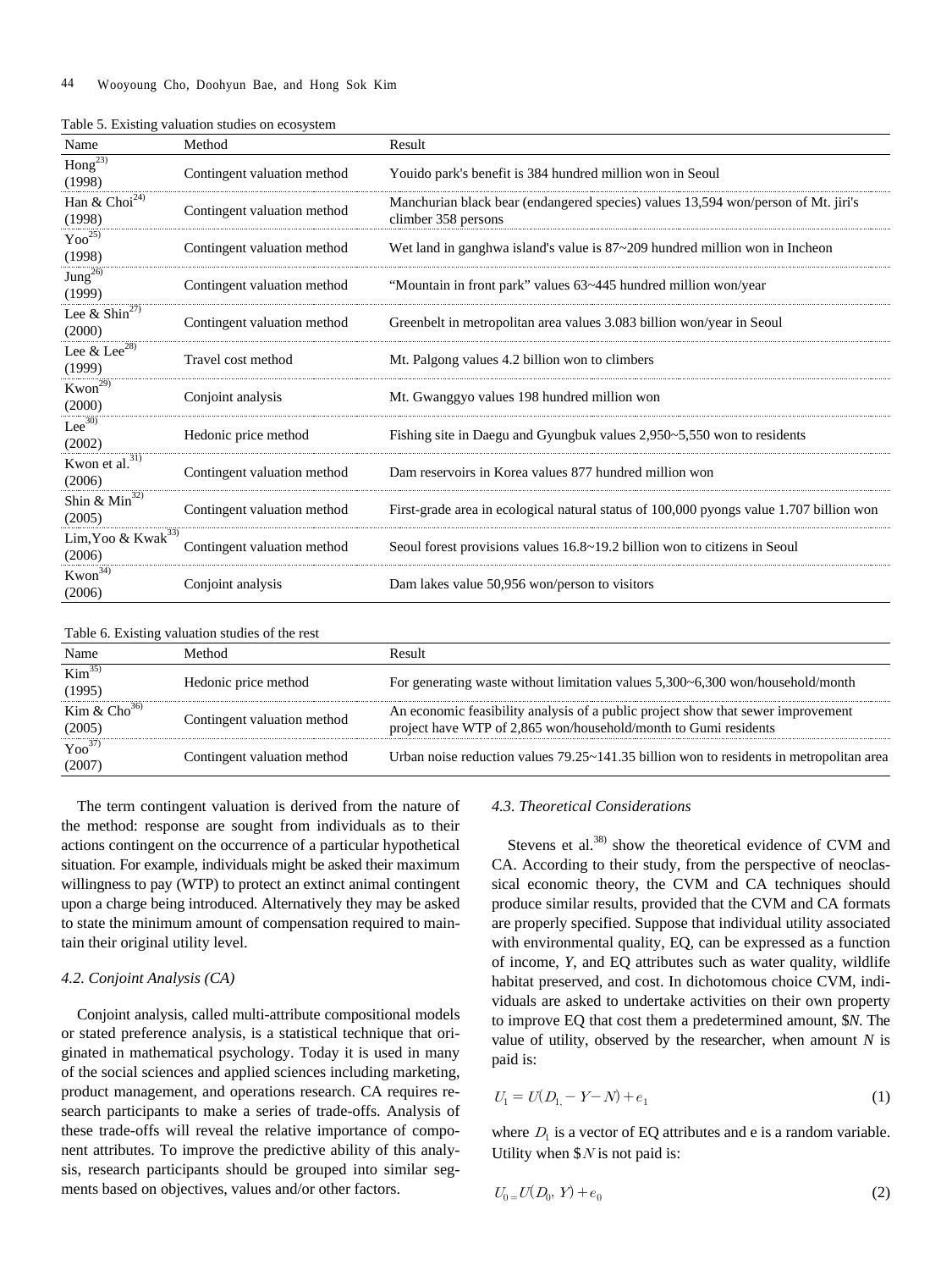where  $D_0$  represents EQ attributes for the status quo situation. The individual is assumed to pay if, and only if:

$$
U_1 \geq U_0 \tag{3}
$$

Utility difference,  $dV$ , can be expressed as:

$$
dV = U_1 - U_0 \tag{4}
$$

If utility is assumed to be linear, additive, and separable with respect to income and EQ attributes,  $dV$  is given by:

$$
dV = U(D_1, Y - N)
$$
  
- U(D\_0, Y) + e<sub>1</sub> - e<sub>0</sub> (5)

The WTP probability can then be written as:

$$
P_r = G(dv) \tag{6}
$$

where  $G$  is the probability function for the random component of utility (e<sub>1</sub>e<sub>0</sub>). Assuming a logit probability function for  $G$ , the WTP probability is:

$$
Pr = (1 + e^{-dv})^{-1}
$$
 (7)

Median WTP for the EQ improvement,  $D_1 - D_0$ , can then be estimated by calculating the value of N,  $N^*$ , for which  $dV = 0$ , i.e. at the point of indifference there is a 50% chance that the individual would pay amount  $N^*$ .

Following Roe et al.<sup>39)</sup> a CJ format which is conceptually consistent with the dichotomous choice CVM format (Eq. (7)) can be derived by asking individuals to rate the current situation without the EQ program as given by (Eq. (2)) and a set of EQ programs, (Eq. (1)). It is implicitly assumed that:

$$
R_1 = h(U_1), \text{ and } R_0 = h(U_0)
$$
\n(8)

where  $R_1$ , and  $R_0$  are individual ratings and h is a transformation function. Utility difference,  $dV$ , is then approximated by the ratings difference  $R_1 - R_0$ :

$$
dV = R_1 - R_0
$$
  
=  $U(D_1, Y - N)$   
-  $U(D_o, Y) + e_1 - e_0$  (9)

where Eq. (9) is the same as Eq. (5) and the WTP probability can therefore be represented by Eq. (7).

In other words, setting aside the issue of substitutes and respondent uncertainty for the moment, if individuals are asked, for example, to rate the status-quo, and programs which cost  $N$  on a scale of 1 to 10 (10 indicating programs they would definitely undertake), a binary response CA model is obtained which is identical to the dichotomous choice CVM model (Eq. (7)) given the approximation in Eq. (9).

It is important to note that the CA model set forth in Eqs. (8)

and (9) differs from the traditional CA format in that the dependent variable in Eq. (9) is the ratings difference from the status quo and independent variables are changes in program attributes from the status quo. The traditional conjoint model involves estimating the following relationship between ratings and program attributes:

$$
U_i = R_i = V(Z^k) + P_z
$$
  
=  $b_0 P_z + b_1 Z_1^1 + ... b_n Z_n^1 + e_i$  (10)

where  $U_i$  is individual i's utility for an attribute bundle;  $R_i$  is the individual's rating,  $V(\cdot)$  is the non-stochastic component of the utility function,  $Z^{K}$  is a vector of attribute levels,  $P_{z}$  is the price for the attribute bundle Z, and b is the marginal utility or weight associated with each attribute (Johnson et al. $40$ ).

Setting the total differential of Eq. (10) to the point of indifference and solving:

$$
dU_i = b_0 dP_z + b_1 dZ_1^1 + \dots = 0
$$
\n(11)

yields marginal rates of substitution for the attributes  $Z<sup>1</sup>$ . Since a price attribute,  $P_z$ , is included, the marginal utilities of all attributes can be re-scaled into dollars, and marginal willingness to pay for each attribute may be derived:

$$
dP_z = -b_1 dZ_1^1/b_0
$$
  
or  

$$
dP_z/dZ_1^1 = -b_1/b_0
$$
 (12)

As shown by Roe et al.,  $39$  this specification provides estimates of Hicksian surplus which can then be directly compared with CVM estimates (also see McKenzie,<sup>41)</sup> Johnson et  $\mathbf{a}^{(40)}$ 

However, in empirical applications CVM respondents are typically presented with far fewer substitutes than are CA respondents. Boxall et al.<sup>42)</sup> found that CVM respondents therefore tend to ignore substitutes, and if this difference is not taken into account, choice and CVM estimates are very dissimilar. Consequently, comparisons of the CVM and CA techniques requires that: (a) both formats convey the same information about substitutes; (b) the CA model is specified as outlined in Eqs. (8) and (9); and (12) respondent uncertainty is accounted for.

## **5. Valuation of Biodiversity Indices**

Stated preference approaches are survey methods based on asking people hypothetical questions about how much they are willing to pay to obtain a more desirable level of environmental quality or to avoid a less desirable level of environmental quality. However, there is some problem for valuation of biodiversity. This is because respondents have a difficulty to measure the value of biodiversity. People recognize the importance of biodiversity but they don't know how to value. In the environmental economics literature, most research has focused on developing monetary measures of vale, rather than integrating of ecological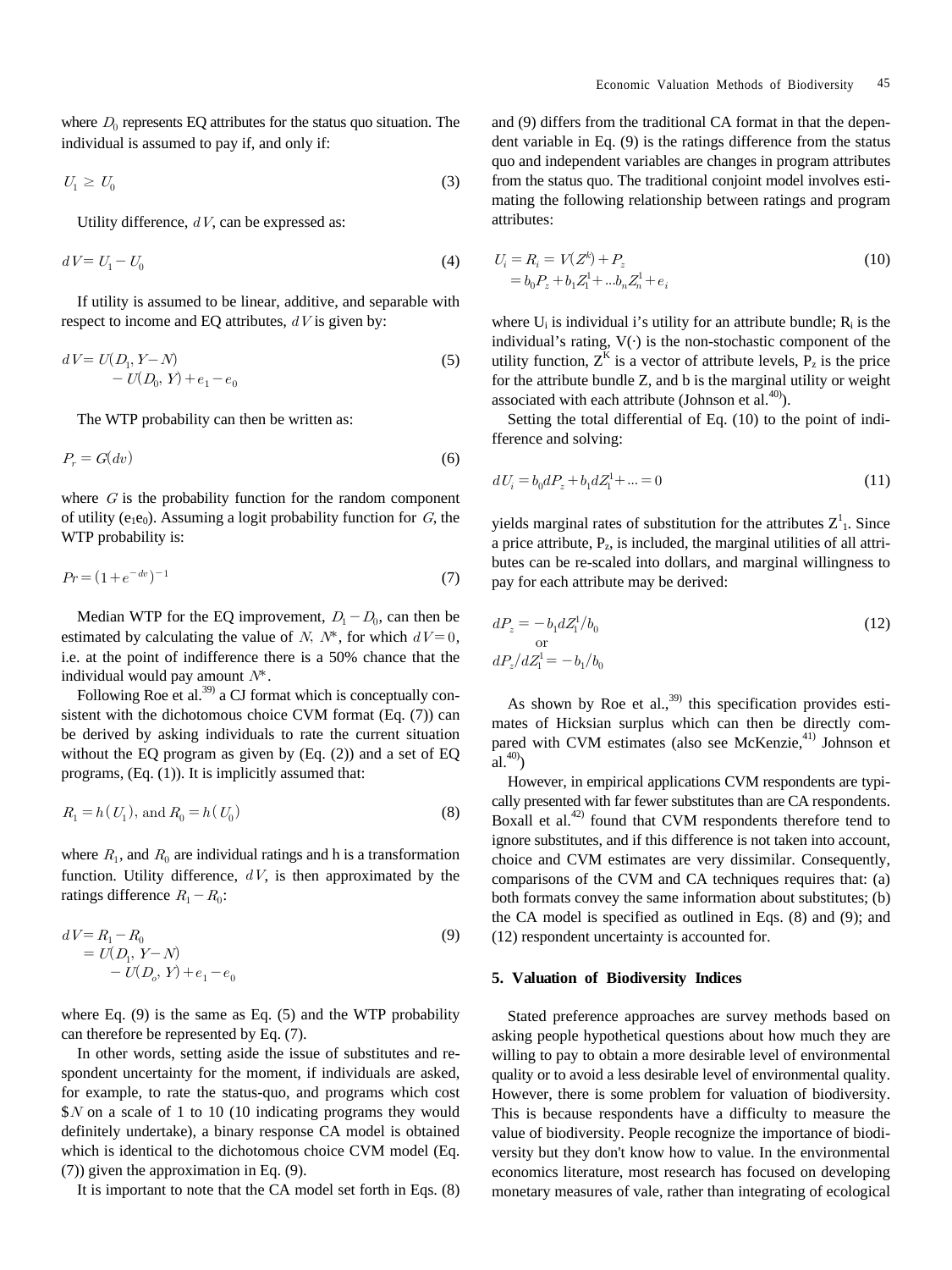biodiversity indices and monetary value. Therefore, we suggest that ecological indicators of biodiversity can be a good source of economic values.

System dynamics is a general method to integrate ecological biodiversity and monetary measures. This method can be used to generate detailed scenarios that enter valuation experiments. In other words, the study can imply the human economic activities, their relationship to biodiversity and the structure and functions of ecosystem. For example, environmental or ecosystem change from development can be described as an input scenario through system dynamics. The system dynamic approach is suitable for integrating existing models and incorporating temporal as well as spatial processes. Costanza et al. $43$ ) distinguish economic, ecological and integrated approached on the basis of the following criteria : (1) generality, characterized by simple theoretical or conceptual models that aggregate, caricature and exaggerate ; (2) precision, characterized by statistical, short-term, partial, static or linear models with one element examined in much detail ; and (3) realism, characterized by causal, non-linear, dynamic-evolutionary, and complex models.

Because of the importance to integrate monetary valuation and ecological indices of biodiversity, it is our objective to assess the human welfare significance of biodiversity change under consideration. In the course of the assessment process, it is important to determine the changes in provision of biodiversity related goods and services and consequent impacts on the wellbeing of humans who enjoy both use or non-use benefits from such a provision. Thus, biodiversity indices and related goods are introduced.

There are several indices for measurement of biodiversity and we divide them into three categories. First, Richness Index (RI) shows the total number of individual or species. Second, Evenness Index (EI) is a measure of biodiversity which quantifies how equal the community are numerically. Lastly, Dominance Index (DI) gives the information if there is one dominant class in the image or if all classes have more or less the same relative class proportions. Kim et. al.<sup>44)</sup> summarized widely used biodiversity indices as in the Table 7.

Among these indices, Species Richness (S), Shannon-Weaver

Table 7. Biodiversity indices

Index (H), Simpson Index of Diversity (D) are widely used. Species Richness (S) is the simplest measure of biodiversity and is simply a count of the number of different species in a given area.

$$
D^R(\Omega) = n \tag{13}
$$

Shannon-Weaver Index (H) show the correlation between the number of species and the range of each species. This index is a quantitative measure of habitat diversity. Diversity of species in a community is in part a function of diversity of the habitat.

$$
H = -\sum P_i \log_2 P_i \tag{14}
$$

Simpson Index of Diversity (D) considers the number of species, the total number of individuals and proportion of the total that occurs in each species. This index is a measure of dominance. A collection of species with high diversity will have low dominance.

$$
\lambda = \sum P i^2 \tag{15}
$$

We can use these indices when conduct survey by show the influence of some activities or works. However, these indices are unfamiliar to respondents. The most importance in the survey question is that all respondents should know well about the goods and questionnaire. Thus, we should be careful when design the survey. That is, we should explain the meaning of that indices and why use these indices in the survey.

## **6. Conclusion**

The estimation of direct and indirect use values of biodiversity has proven to be the most important task. Although there are a number of valuation methods in environmental economics, many of them are not an appropriate method to derive the values. Thus, we should be careful to choosing an appropriate method. Conjoint analysis is proved to be a very useful method in the valuation of biodiversity. Conjoint analysis can estimate the indirect value which cannot estimate by revealed preferences and has

| Indices                | Discriminant ability | Sensitivity to sample size. | Richness or evenness or dominance | Calculation  | Widely used?   |
|------------------------|----------------------|-----------------------------|-----------------------------------|--------------|----------------|
| a (log series)         | Good                 | Low                         | Richness                          | Simple       | Yes            |
| $\lambda$ (log normal) | Good                 | Moderate                    | Richness                          | Complex      | No             |
| O statistic            | Good                 | Low                         | Richness                          | Complex      | No             |
| S (species richness)   | Good                 | High                        | Richness                          | Simple       | Yes            |
| Margalef index         | Good                 | High                        | Richness                          | Simple       | No             |
| Shannon index          | Moderate             | Moderate                    | Richness                          | Intermediate | Yes            |
| Brillouin index        | Moderate             | Moderate                    | Richness                          | Complex      | No             |
| Melntosh U index       | Good                 | Moderate                    | Richness                          | Intermediate | N <sub>0</sub> |
| Simpson index          | Moderate             | Low                         | Dominance                         | Intermediate | <b>Yes</b>     |
| Berger-parker index    | Poor                 | Low                         | Dominance                         | Simple       | No             |
| Shannon evenness       | Poor                 | Moderate                    | Evenness                          | Simple       | No             |
| Brllouin evenness      | Poor                 | Moderate                    | Evenness                          | Complex      | No             |
| McIntosh D index       | Poor                 | Moderate                    | Dominance                         | Simple       | No             |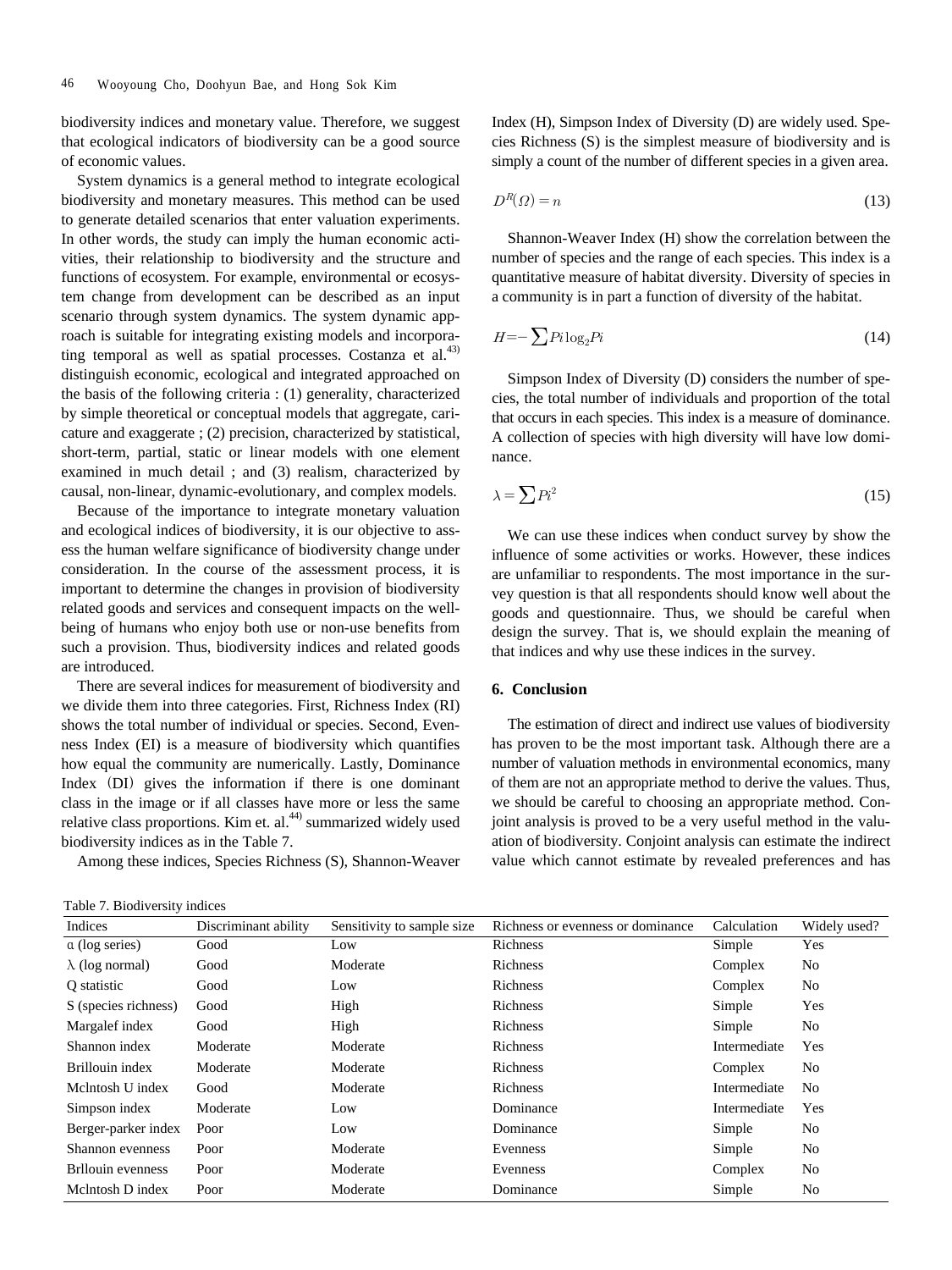the potential to avoid many of the biases associated with other stated preference method (i.e. contingent valuation method).

Besides, if we consider biodiversity indices when design the survey questionnaire, we will be able to draw out the result which is integrated between ecological and economic field. In other words, the combination of ecology and economics to assess biodiversity leads to an integrated framework. Thus, interdisciplinary work is required, involving both economists and ecologists transferring elements or even theories and models from one discipline to another and transforming them for their specific, mutually consistent purpose.

# **Acknowledgements**

- 1. This research was partially supported by a grant (07 Urban Renaissance B04) from High-tech Urban Development Program (HUDP) funded by Korea Ministry of Construction & Transportation.
- 2. The subject is partially supported by Korea Ministry of Environmental as "The Eco- technopia 21 roject" (2007-05002- 0062-0)

#### **References**

- 1. Weitzman, and Martin, L., "On diversity," *Quarterly journal of Economics*, **107**, 363-405 (1992).
- 2. Pearce, D. W., and Moran, D., The economics of biological diversity conservation, In P. Fiedler and P. Kareiva (eds), Conservation Biodiversity for the Coming Decades, Chapman and Hall, London, pp. 384-409 (1998).
- 3. Bann, C., The economic valuation of Mangroves: a Manual for Researches, Economy and Environment Program for Southeast Asia, Singapore (1998).
- 4. Turner, R. Kerry, David Pearce and Ian bateman, Environmental Economics, Harvester Wheatsheaf, London (1994).
- 5. Ahn, S. E., and Kim, J. K., An Application of Benefit Transfer to Outdoor Recreation Values in Korea, Korea Environment Institute (2006).
- 6. Lim, Y. S., and Jun, Y. S., "The benefit of air quality improvement using hedonic price method," *Environmental and Resource Economics*, **3**(1), 81-106 (1993).
- 7. Kim, J. W., "Measuring the price of air quality in housing price : using spatial econometrics," *Environmental and Resource Economics*, **7**(1), 61-85 (1997).
- 8. Um, Y. S., "Valuing the health effects on air pollution : using averting behavior method," *Environmental and resource economics review*, **7**(1), 1-23 (1998).
- 9. Yoo, S. H., Kwak, S. J., and Kim, T. Y., "Measuring air quality in Seoul : using CVM on multi-attribute utility theory," *Environmental economic review*, **7**(2), 243-270 (1999).
- 10. Lee, H. C., Chung, H. S., and Kim, T. Y., "Valuation of Air Quality in the Metropolitan Seoul," *Environmental and resource economics review*, **13**(3), 387-415 (2004).
- 11. Choi, J. I., and Shim, S. H., "An effect of air quality on the apartment prices in Seoul : using hedonic price method,"

*Environmental and resource economics review*, **11**(2), 261- 278 (2002).

- 12. Shin, Y. C., "Estimating the cost of air pollution on morbidity : focusing on hospital visit for acute respiratory disease," *Environmental and resource economics review*, **14**(3), 673- 697 (2005).
- 13. Cho, S. G., Chang, J. I., and Kim, J. I., "Valuing the health effects on air quality improvement," *Environmental and resource economics review*, **15**(5), 859-884 (2006).
- 14. Kwak, S. J., "Estimation of water quality improvement : application of CVM and nonparametic approach," *Environmental and Resource Economics*, **3**(1), 183-198 (1993).
- 15. Kim, D. Y., and Kim, G. H., "Estimation of tap water quality improvement using averting behavior method," *Environmental and Resource Economics*, **3**(2), 337-358 (1994).
- 16. Lee, K. H., and Kwak, S. J., "Economic value of water quality improvement : CVM and non-division effect," *Environmental and Resource Economics*, **6**(1), 87-109 (1996).
- 17. Jung, K. H., Kim, S. W., and Kwak, S. J., "The benefit of tap water quality improvement in Daegu : application parametic and non-parametic approach," *Environmental and resource economics review*, **6**(2), 223-257 (1997).
- 18. Shin, Y. C., "Estimation of Han River water quality improvement using two bounded dichotomous choice model," *Environmental Economic Review*, **6**(1), 171-192 (1997).
- 19. Kim, B. G., Cho, Y. S., and Kwak, J. E., "Estimation of WTP for water quality improvements in Paldang reservoirs using contingent valuation," *Environmental and resource economics review*, **10**(3), 433-459 (2001).
- 20. Um, Y. S., "Empirical evidence on scope effects in contingent valuation of water quality improvement in Man gyung river," *Environmental and resource economics review*, **10**(3), 387-411 (2001).
- 21. Cho, S. G., and Shin, C. O., "Economic value of Han River's water quality attribute using conjoint analysis," *Environmental and resource economics review*, **14**(3), 655-672 (2005).
- 22. Kim, Y. J., and Yoo, Y. S., "Valuing Non-market benefits of water quality improvements in Paldang reservoir and Han river's Choice experiments study," *Environmental and resource economics review*, **14**(2), 337-379 (2005).
- 23. Hong, S. G., "Economic valuation of Yeoido park : application of double bounded dichotomous choice contingent valuation method," *Journal of Korean Institute of Landscape Architecture*, **26**(3), 90-103 (1998).
- 24. Han, S. Y., and Choi, G., "New approach to value outdoor recreational benefits of forest : an application of CVM," *Korea journal of Forest Recreation*, **2**(3), 39-51 (1998).
- 25. Yoo, B. G., "Regional valuation of environmental value : estimation of recreation value of Mud Flats in southern region of Kangwha-do," *Journal of Korean Regional Development Association*, **10**(3), 19-38 (1998).
- 26. Jung, K. H., "Economic value of natural park conservation," *Public Economics*, **4**, 119-137 (1999).
- 27. Lee, J. G., and Shin, Y. C., "Economic valuation of greenbelt : focus on the conservation value of green belt in grea-